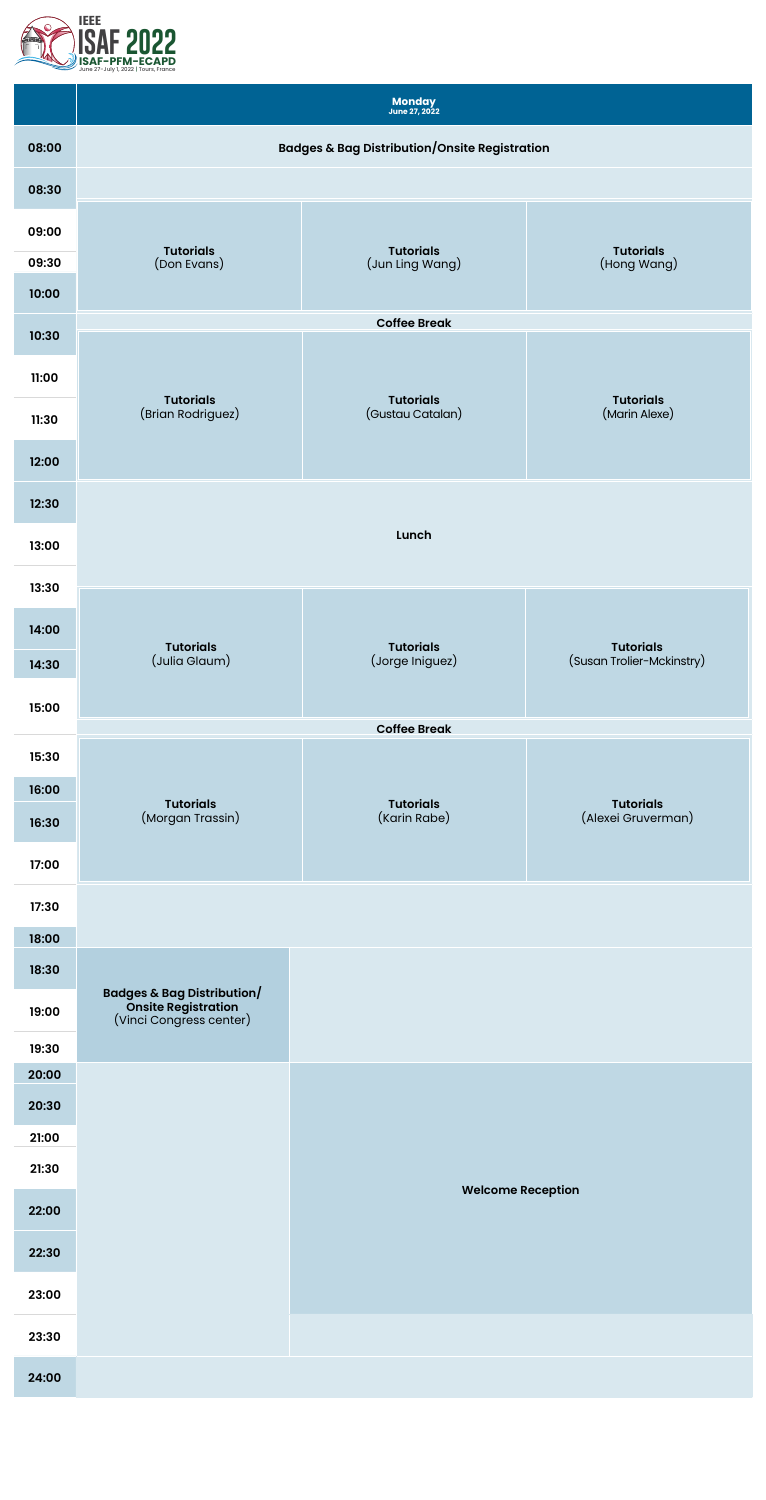

|       | <b>Tuesday</b><br><b>June 28, 2022</b> |  |                                                                                                             |  |  |  |  |
|-------|----------------------------------------|--|-------------------------------------------------------------------------------------------------------------|--|--|--|--|
|       | <b>Onsite Registration</b>             |  |                                                                                                             |  |  |  |  |
| 08:00 |                                        |  |                                                                                                             |  |  |  |  |
| 08:30 |                                        |  |                                                                                                             |  |  |  |  |
| 09:00 |                                        |  | <b>Welcome Address &amp; Plenary Session</b>                                                                |  |  |  |  |
|       |                                        |  |                                                                                                             |  |  |  |  |
| 09:30 |                                        |  |                                                                                                             |  |  |  |  |
|       |                                        |  | Technical Session Technical Session Technical Session Technical Session Technical Session Technical Session |  |  |  |  |
| 10:00 |                                        |  |                                                                                                             |  |  |  |  |
| 10.20 | <b>Posters/Coffee Break</b>            |  |                                                                                                             |  |  |  |  |

| <b>IU:3U</b>   |                                                                                                                       |                                                |                         |  |
|----------------|-----------------------------------------------------------------------------------------------------------------------|------------------------------------------------|-------------------------|--|
| 11:00          |                                                                                                                       |                                                |                         |  |
| 11:30          | Technical Session   Technical Session   Technical Session   Technical Session   Technical Session   Technical Session |                                                |                         |  |
| 12:00          |                                                                                                                       |                                                |                         |  |
| 12:30          |                                                                                                                       |                                                |                         |  |
| 13:00          |                                                                                                                       | Posters/Lunch                                  |                         |  |
|                |                                                                                                                       |                                                |                         |  |
| 13:30          |                                                                                                                       |                                                |                         |  |
| 14:00          |                                                                                                                       | <b>Plenary Session</b><br>(Auditorium Ronsard) |                         |  |
| 14:30          |                                                                                                                       |                                                |                         |  |
|                |                                                                                                                       |                                                |                         |  |
| 15:00          | Technical Session Technical Session Technical Session Technical Session Technical Session Technical Session           |                                                |                         |  |
|                |                                                                                                                       |                                                |                         |  |
| 15:30          |                                                                                                                       |                                                |                         |  |
|                |                                                                                                                       | <b>Posters/Coffee Break</b>                    |                         |  |
| 16:00          |                                                                                                                       |                                                |                         |  |
|                |                                                                                                                       |                                                |                         |  |
| 16:30          | Technical Session Technical Session Technical Session Technical Session Technical Session Technical Session           |                                                |                         |  |
| 17:00          |                                                                                                                       |                                                |                         |  |
|                |                                                                                                                       |                                                |                         |  |
| 17:30          |                                                                                                                       |                                                |                         |  |
| 18:00          | <b>Student Social</b>                                                                                                 |                                                | <b>Poster Session 1</b> |  |
| 18:30          |                                                                                                                       |                                                |                         |  |
| 19:00          |                                                                                                                       |                                                |                         |  |
| 19:30          |                                                                                                                       |                                                |                         |  |
| 20:00<br>20:30 |                                                                                                                       |                                                |                         |  |

| 21:00 |
|-------|
| 21:30 |
| 22:00 |
| 22:30 |
| 23:00 |
| 23:30 |
| 24:00 |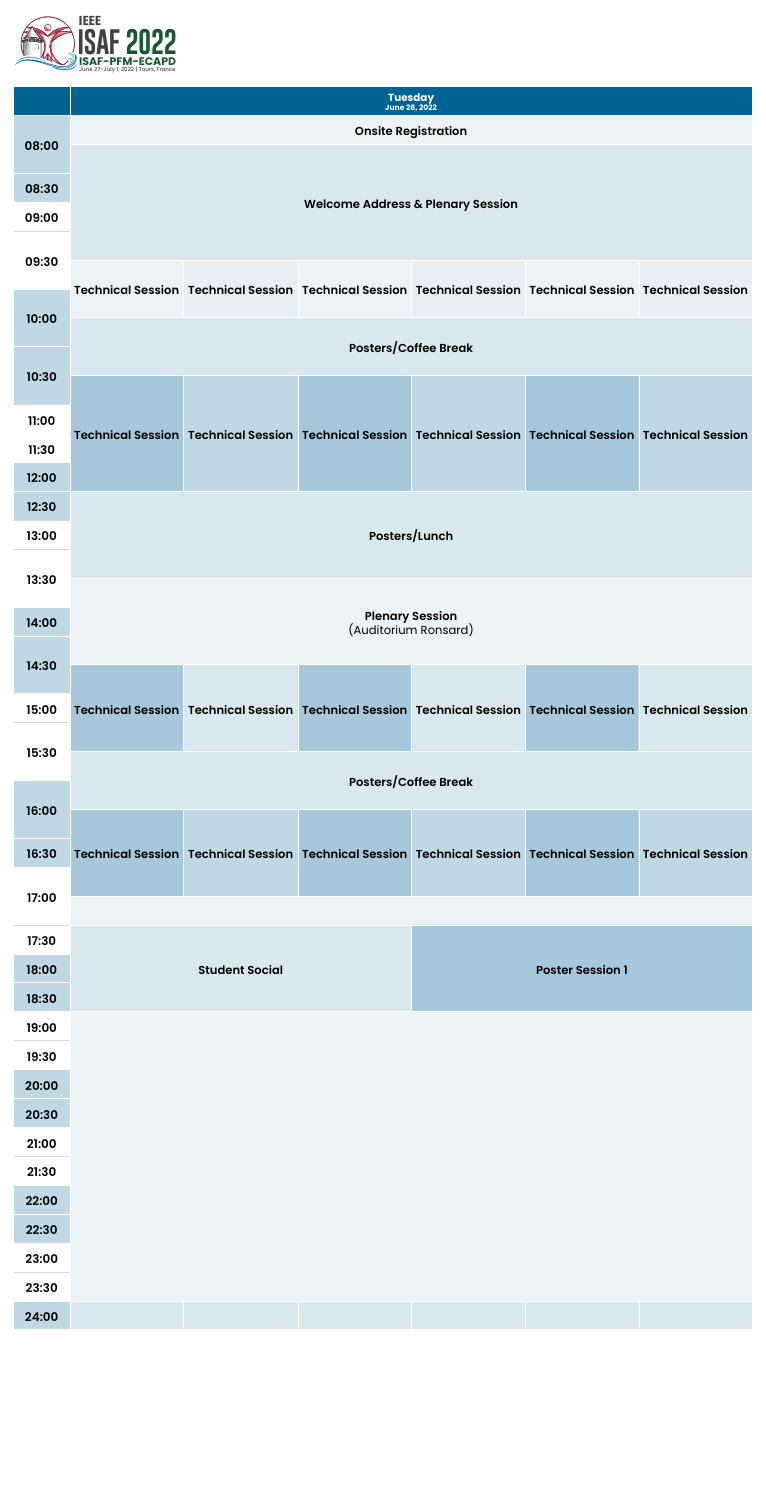

|       | Wednesday<br><b>June 29, 2022</b>                  |                                        |                                                                                                                       |                             |                      |                                                                                                                       |
|-------|----------------------------------------------------|----------------------------------------|-----------------------------------------------------------------------------------------------------------------------|-----------------------------|----------------------|-----------------------------------------------------------------------------------------------------------------------|
|       | <b>Onsite Registration</b>                         |                                        |                                                                                                                       |                             |                      |                                                                                                                       |
| 08:00 |                                                    |                                        |                                                                                                                       |                             |                      |                                                                                                                       |
| 08:30 | <b>Plenary Session</b>                             |                                        |                                                                                                                       |                             |                      |                                                                                                                       |
| 09:00 |                                                    |                                        |                                                                                                                       |                             |                      |                                                                                                                       |
| 09:30 |                                                    |                                        |                                                                                                                       |                             |                      |                                                                                                                       |
| 10:00 |                                                    |                                        |                                                                                                                       |                             |                      | Technical Session   Technical Session   Technical Session   Technical Session   Technical Session   Technical Session |
| 10:30 |                                                    |                                        |                                                                                                                       | <b>Posters/Coffee Break</b> |                      |                                                                                                                       |
| 11:00 |                                                    |                                        |                                                                                                                       |                             |                      |                                                                                                                       |
| 11:30 |                                                    |                                        | Technical Session Technical Session Technical Session Technical Session Technical Session Technical Session           |                             |                      |                                                                                                                       |
| 12:00 |                                                    |                                        |                                                                                                                       |                             |                      |                                                                                                                       |
| 12:30 |                                                    |                                        |                                                                                                                       |                             |                      |                                                                                                                       |
| 13:00 |                                                    | <b>Student-Professional Networking</b> |                                                                                                                       |                             | <b>Posters/Lunch</b> |                                                                                                                       |
|       |                                                    |                                        |                                                                                                                       |                             |                      |                                                                                                                       |
| 13:30 |                                                    |                                        |                                                                                                                       |                             |                      |                                                                                                                       |
| 14:00 |                                                    |                                        |                                                                                                                       | <b>Plenary Session</b>      |                      |                                                                                                                       |
|       |                                                    |                                        |                                                                                                                       |                             |                      |                                                                                                                       |
| 14:30 |                                                    |                                        |                                                                                                                       |                             |                      |                                                                                                                       |
| 15:00 |                                                    |                                        | Technical Session Technical Session Technical Session Technical Session Technical Session Technical Session           |                             |                      |                                                                                                                       |
| 15:30 |                                                    |                                        |                                                                                                                       |                             |                      |                                                                                                                       |
|       |                                                    |                                        |                                                                                                                       | <b>Posters/Coffee Break</b> |                      |                                                                                                                       |
| 16:00 |                                                    |                                        |                                                                                                                       |                             |                      |                                                                                                                       |
|       |                                                    |                                        |                                                                                                                       |                             |                      |                                                                                                                       |
| 16:30 |                                                    |                                        | Technical Session   Technical Session   Technical Session   Technical Session   Technical Session   Technical Session |                             |                      |                                                                                                                       |
| 17:00 |                                                    |                                        |                                                                                                                       |                             |                      |                                                                                                                       |
|       |                                                    |                                        |                                                                                                                       |                             |                      |                                                                                                                       |
| 17:30 |                                                    |                                        |                                                                                                                       |                             |                      |                                                                                                                       |
| 18:00 |                                                    | <b>Student Pitch Competition</b>       |                                                                                                                       | <b>Poster Session 2</b>     |                      |                                                                                                                       |
| 18:30 |                                                    |                                        |                                                                                                                       |                             |                      |                                                                                                                       |
| 19:00 |                                                    |                                        |                                                                                                                       |                             |                      |                                                                                                                       |
| 19:30 |                                                    |                                        |                                                                                                                       |                             |                      |                                                                                                                       |
| 20:00 |                                                    |                                        |                                                                                                                       |                             |                      |                                                                                                                       |
| 20:30 |                                                    |                                        |                                                                                                                       |                             |                      |                                                                                                                       |
| 21:00 |                                                    |                                        |                                                                                                                       |                             |                      |                                                                                                                       |
| 21:30 |                                                    |                                        |                                                                                                                       |                             |                      |                                                                                                                       |
| 22:00 | <b>President's Reception<br/>(Invitation Only)</b> |                                        |                                                                                                                       |                             |                      |                                                                                                                       |

| 22:30 |
|-------|
| 23:00 |
| 23:30 |
| 24:00 |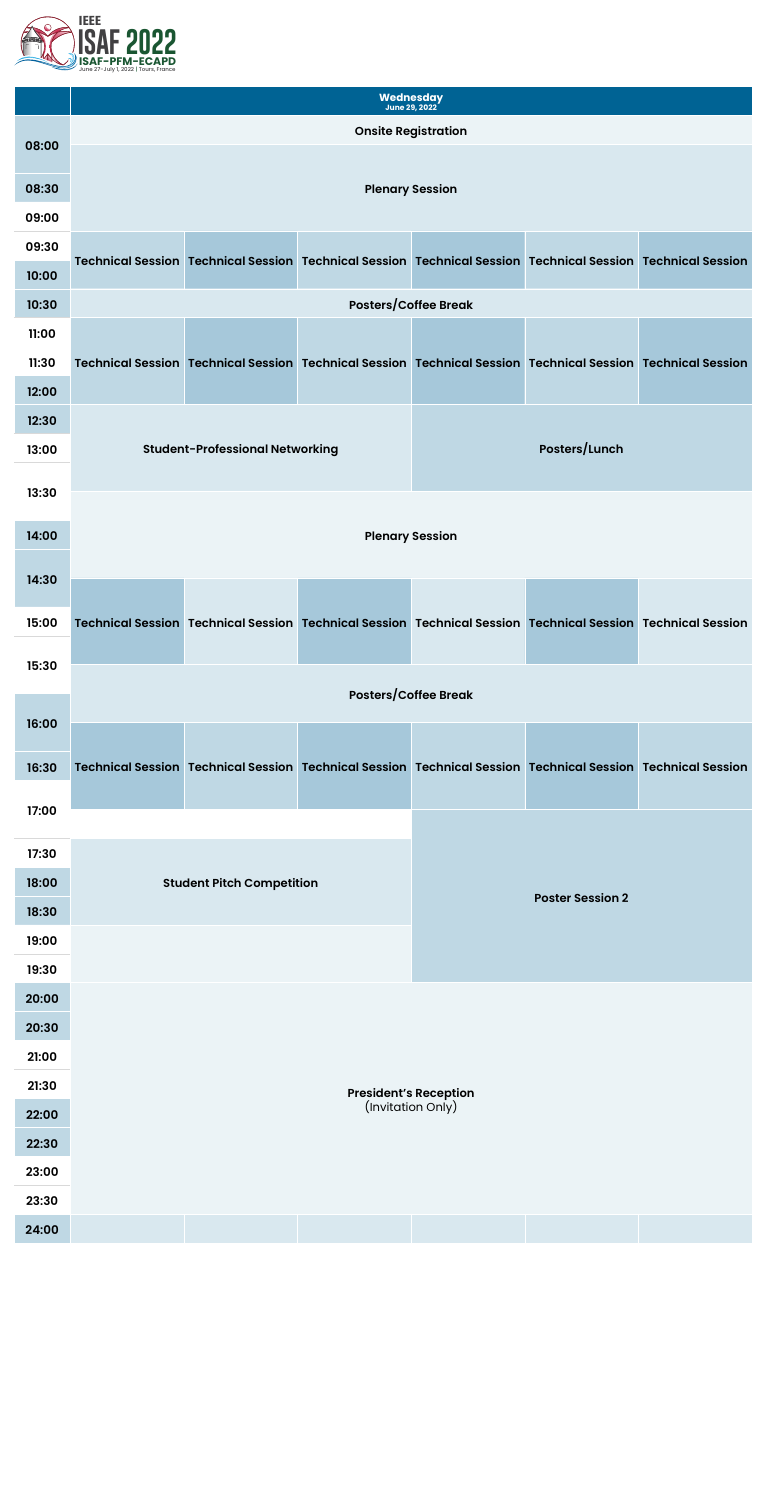

|       | <b>Thursday</b><br><b>June 30, 2022</b> |                        |  |  |                                                                                                             |  |  |  |
|-------|-----------------------------------------|------------------------|--|--|-------------------------------------------------------------------------------------------------------------|--|--|--|
|       | <b>Onsite Registration</b>              |                        |  |  |                                                                                                             |  |  |  |
| 08:00 |                                         |                        |  |  |                                                                                                             |  |  |  |
| 08:30 |                                         | <b>Plenary Session</b> |  |  |                                                                                                             |  |  |  |
| 09:00 |                                         |                        |  |  |                                                                                                             |  |  |  |
| 09:30 |                                         |                        |  |  |                                                                                                             |  |  |  |
| 10:00 |                                         |                        |  |  | Technical Session Technical Session Technical Session Technical Session Technical Session Technical Session |  |  |  |
| 10:30 | <b>Coffee Break</b>                     |                        |  |  |                                                                                                             |  |  |  |
| 11:00 |                                         |                        |  |  |                                                                                                             |  |  |  |
| 11:30 |                                         |                        |  |  | Technical Session Technical Session Technical Session Technical Session Technical Session Technical Session |  |  |  |



| 17:30 |  |                        |  |
|-------|--|------------------------|--|
|       |  |                        |  |
| 18:00 |  | <b>Student Closing</b> |  |
|       |  |                        |  |
| 18:30 |  |                        |  |
| 19:00 |  |                        |  |
|       |  |                        |  |
| 19:30 |  |                        |  |
| 20:00 |  |                        |  |
|       |  |                        |  |
| 20:30 |  |                        |  |
| 21:00 |  |                        |  |
|       |  |                        |  |
| 21:30 |  |                        |  |
| 22:00 |  | <b>Gala Dinner</b>     |  |
|       |  |                        |  |
| 22:30 |  |                        |  |
|       |  |                        |  |
| 23:00 |  |                        |  |
| 23:30 |  |                        |  |